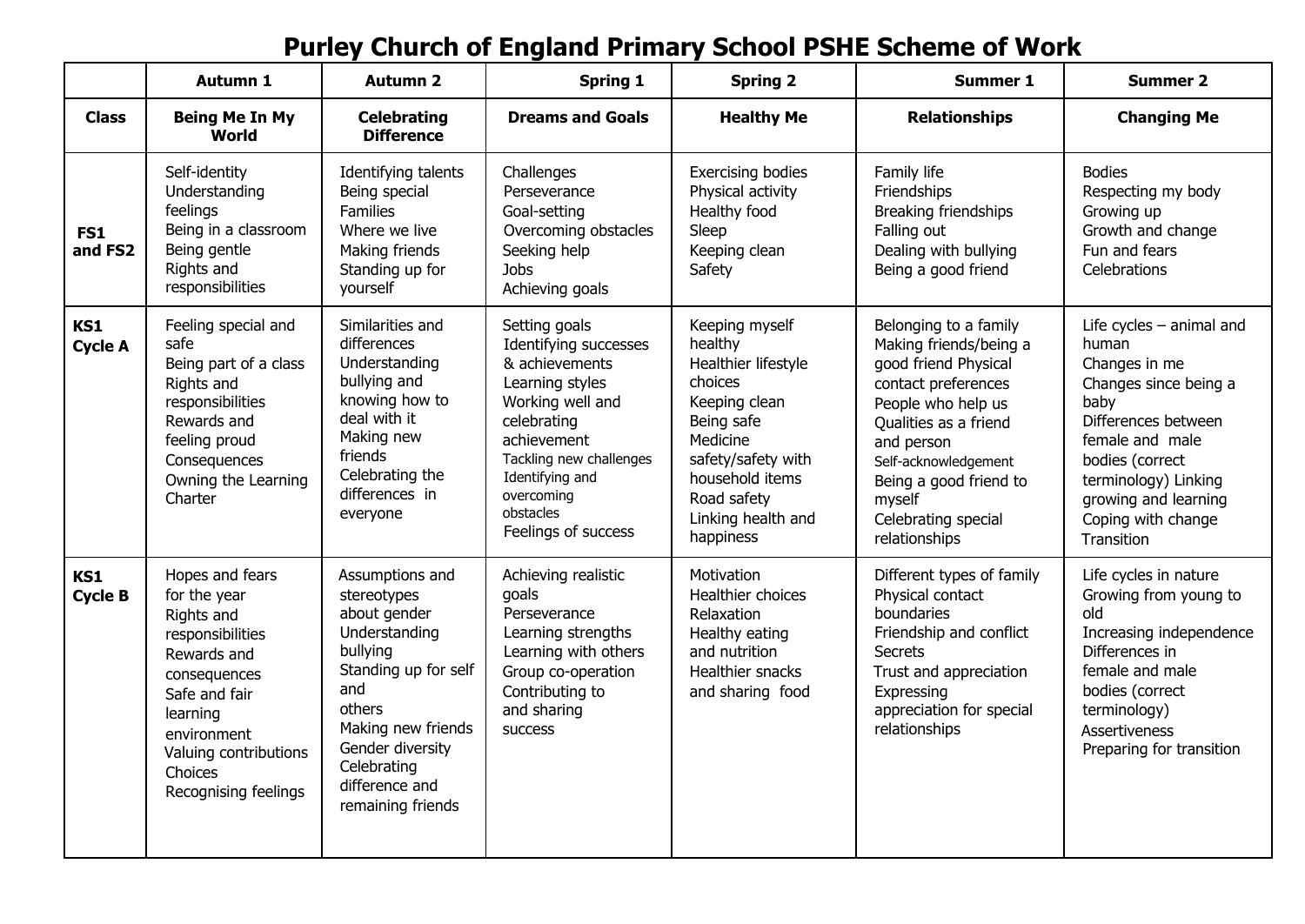| <b>Lower</b><br>KS <sub>2</sub><br><b>Cycle A</b> | Setting personal<br>goals<br>Self-identity and<br>worth<br>Positivity in<br>challenges<br>Rules, rights and<br>responsibilities<br>Rewards and<br>consequences<br>Responsible<br>choices<br>Seeing things<br>from others'<br>perspectives        | Families and their<br>differences<br>Family conflict and<br>how to manage it<br>(child-centred)<br>Witnessing<br>bullying and how<br>to solve it<br>Recognising how<br>words can be<br>hurtful<br>Giving and<br>receiving<br>compliments                    | Difficult challenges<br>and achieving<br>success<br>Dreams and ambitions<br>New challenges<br>Motivation and<br>enthusiasm<br>Recognising and trying<br>to<br>overcome obstacles<br>Evaluating learning<br>processes<br>Managing feelings<br>Simple budgeting | Exercise<br>Fitness challenges<br>Food labelling and<br>healthy swaps<br>Attitudes towards<br>drugs<br>Keeping safe and why<br>it's<br>important online<br>and off line<br>scenarios<br>Respect for myself<br>and others Healthy<br>and safe choices | Family roles and<br>responsibilities<br>Friendship and<br>negotiation<br>Keeping safe online and<br>who to go to for help<br>Being a global citizen<br>Being aware of how my<br>choices affect others<br>Awareness of how<br>other children have<br>different lives<br>Expressing<br>appreciation for family<br>and friends | How babies grow<br>Understanding a baby's<br>needs<br>Outside body changes<br>Inside body changes<br>Family stereotypes<br>Challenging my ideas<br>Preparing for transition |
|---------------------------------------------------|--------------------------------------------------------------------------------------------------------------------------------------------------------------------------------------------------------------------------------------------------|-------------------------------------------------------------------------------------------------------------------------------------------------------------------------------------------------------------------------------------------------------------|---------------------------------------------------------------------------------------------------------------------------------------------------------------------------------------------------------------------------------------------------------------|------------------------------------------------------------------------------------------------------------------------------------------------------------------------------------------------------------------------------------------------------|-----------------------------------------------------------------------------------------------------------------------------------------------------------------------------------------------------------------------------------------------------------------------------------------------------------------------------|-----------------------------------------------------------------------------------------------------------------------------------------------------------------------------|
| <b>Lower</b><br>KS <sub>2</sub><br><b>Cycle B</b> | Being part of a class<br>team<br>Being a school citizen<br>Rights,<br>responsibilities<br>and<br>democracy<br>(school<br>council)<br>Rewards<br>and<br>consequences<br>Group<br>decision-making<br>Having a voice<br>What motivates<br>behaviour | Challenging<br>assumptions<br>Judging by<br>appearance<br>Accepting<br>self<br>and<br>others<br>Understanding<br>influences<br>Understanding<br>bullying<br>Problem-solving<br>Identifying how<br>special and<br>unique everyone<br>is<br>First impressions | Hopes and dreams<br>Overcoming<br>disappointment<br>Creating new,<br>realistic dreams<br>Achieving goals<br>Working in a group<br>Celebrating<br>contributions<br>Resilience<br>Positive attitudes                                                            | Healthier friendships<br>Group dynamics<br>Smoking<br>Alcohol<br><b>Assertiveness</b><br>Peer pressure<br>Celebrating inner<br>strength                                                                                                              | Jealousy<br>Love and loss<br>Memories of loved ones<br>Getting on and Falling Out<br>Girlfriends and boyfriends<br>Showing appreciation to<br>people and animals                                                                                                                                                            | Being unique<br>Having a baby<br>Girls and puberty<br>Confidence in change<br>Accepting change<br>Preparing for transition<br>Environmental change                          |